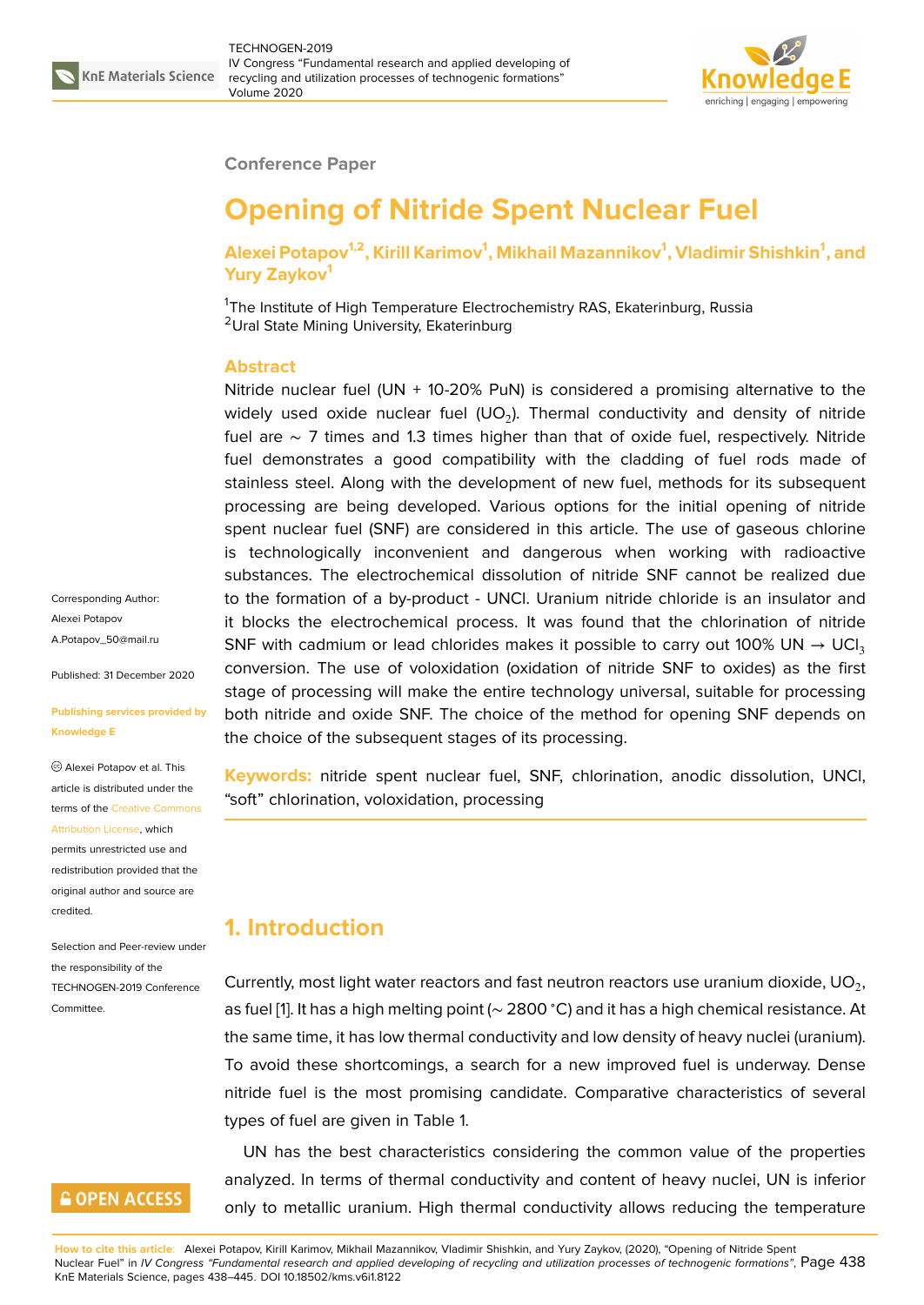of the fuel to 450 - 500 °C [1], against  $\sim$  2000 °C for UO<sub>2</sub>. The presence of porosity allows one to compensate the swelling of the fuel. Along with the development of fuel fabrication methods, the methods for reprocessing nitride spent nuclear fuel (SNF) are being developed. A solid sol[u](#page-6-0)tion of UN + 15- 20% PuN is the most likely composition of nitride fuel. In this report, we consider possible methods for opening nitride SNF to dissolve it in the molten LiCl-KCl eutectic.

| Property                                                 | UO <sub>2</sub> | UC.         | <b>UN</b>   | U           |
|----------------------------------------------------------|-----------------|-------------|-------------|-------------|
| Theoretical density and density<br>of heavy nuclei       | 11.0 / 9.9      | 13.6/12.9   | 14.3 / 13.5 | 19.0 / 19.0 |
| Melting point, $t_m$ , $\mathcal{C}$                     | 2850            | $\sim$ 2350 | 2805        | 1135        |
| Thermal conductivity, W/(m·K)                            | 2.7             | 17.0        | 18.0        | 20.0        |
| Heat of fusion, kJ/mol                                   | 277             | 186         | 170         | 38.0        |
| Coefficient of linear thermal<br>expansion, $10^{-6}$ /K | 11              | 11          | 10          | 18          |

TABLE 1: Some thermophysical characteristics of various types of fuel [1].

### **2. Chlorination with chlorine gas**

The reactions of UN chlorination by gaseous chlorine have large negative values of Gibbs energy changes, see reactions (1) and (2).

| UN + 1.5Cl <sub>2</sub> = UCl <sub>3</sub> + 0.5N <sub>2</sub> $\uparrow$ $\Delta G$ = -466 kJ/mol at 500 °C |                                    | (1) |
|--------------------------------------------------------------------------------------------------------------|------------------------------------|-----|
| $UN + 2Cl_2 = UCl_4 + 0.5N_2$                                                                                | $\Delta G$ = -567 kJ/mol at 500 °C | (2) |

According to the thermodynamic modeling results (see Figure 1), the interaction of UN  $+$  $Cl<sub>2</sub>$  proceeds in a series of parallel reactions, through the formation of UNCI and various nitrides (UN<sub>1.69</sub>, UN<sub>2</sub>). At the molar ratio of Cl<sub>2</sub> / UN  $\approx$  1.7, no intermediate products r[e](#page-2-0)main, and the mixture of UCI<sub>3</sub> + UCI<sub>4</sub> composition is formed. At the molar ratio of Cl<sub>2</sub>/UN  $\approx$  2 and more, a part of UCl<sub>4</sub> is chlorinated to UCl<sub>5</sub>, (UCl<sub>5</sub>)<sub>2(gas)</sub>, UCl<sub>6(gas)</sub>. The use of gaseous chlorine is technologically inconvenient, especially when working with radioactive substances. Therefore, we consider other methods of primary opening.

#### **3. Anodic dissolution**

Uranium mononitride has electronic conductivity; its electrical conductivity is comparable to that of graphite. Therefore, it seems attractive to transfer it into a solution by anodic dissolution:

$$
UN - 3e = U^{3+} + 0.5N_2 \uparrow
$$
 (3)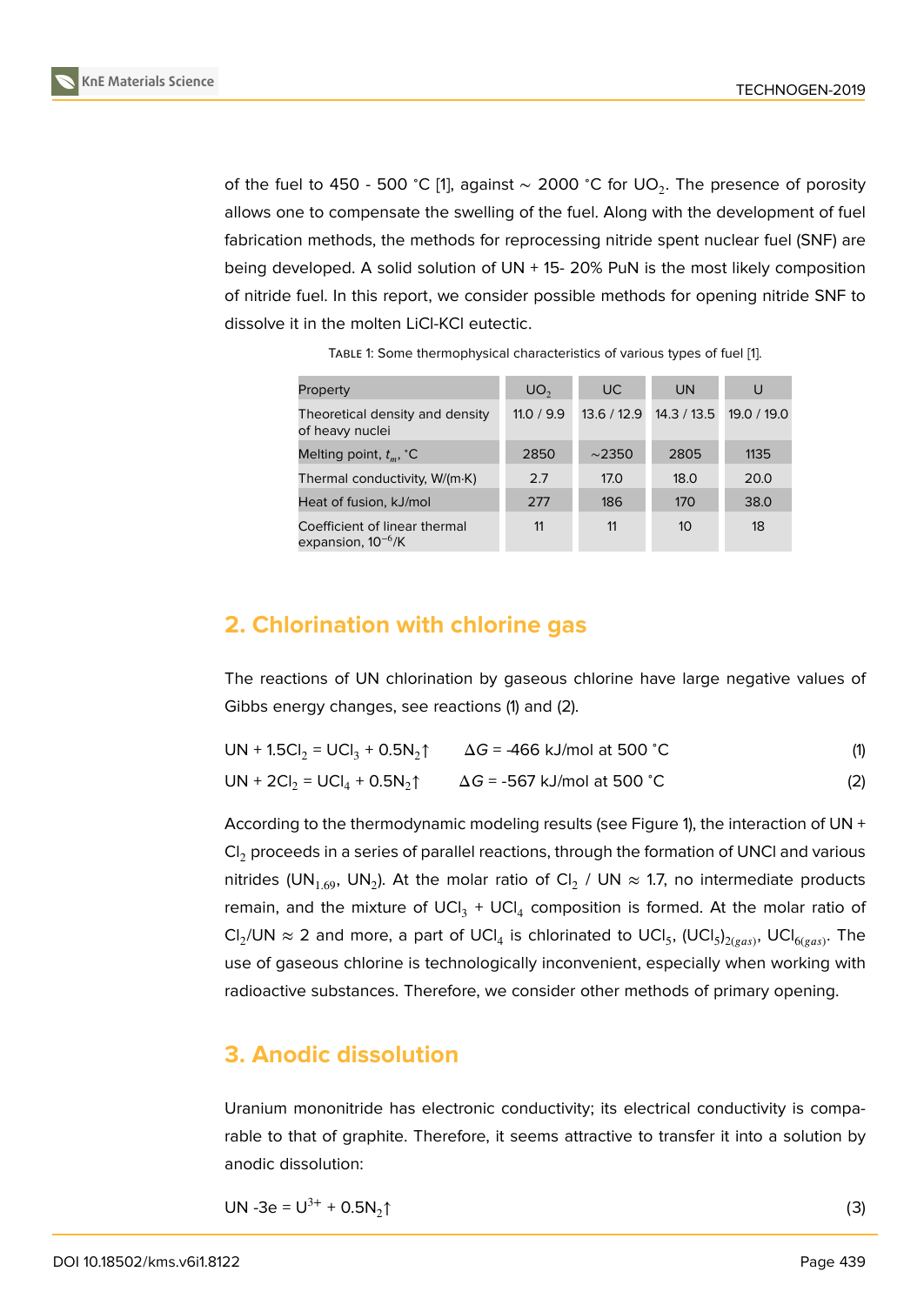

<span id="page-2-0"></span>**Figure** 1: Equilibrium composition of the UN + Cl<sub>2</sub> reaction products. Our data.

When using a liquid cadmium cathode, it is convenient to add a certain amount of CdCl<sub>2</sub> to the melt in order to prevent the release of alkali metal at the cathode. Then the following reaction at the cathode takes place:

$$
Cd^{2+} + 2e = Cd \downarrow
$$
 (4)

A series of experiments was conducted. The results of one of the experiments are shown in Figure 2. It was found that after the dissolution of a certain amount of UN, the process slows

down and actually stops. This is due to the formation at the UN surface of nonconductive urani[um](#page-3-0) nitride chloride, UNCl, which passivates the anode. A tendency that the current efficiency decreases as the current density increases and vice versa was found. It is likely that at an anode current density of  $\sim$  1 mA/cm<sup>2</sup> or less, the passivation does not occur. The same behavior was noted in [2]. At the cathodic potential more negative than -0.55 V against Ag<sup>+</sup>/ Ag (1 wt.% AgCl) (-1.755 B against Cl<sub>2</sub>/Cl<sup>−</sup>), UNCl is not formed. But such values of current density are too low for technological applications. Currently, these experiments are suspended and [eff](#page-6-1)orts are focused on chlorination using 3*d*-metal chlorides as chlorinating agents.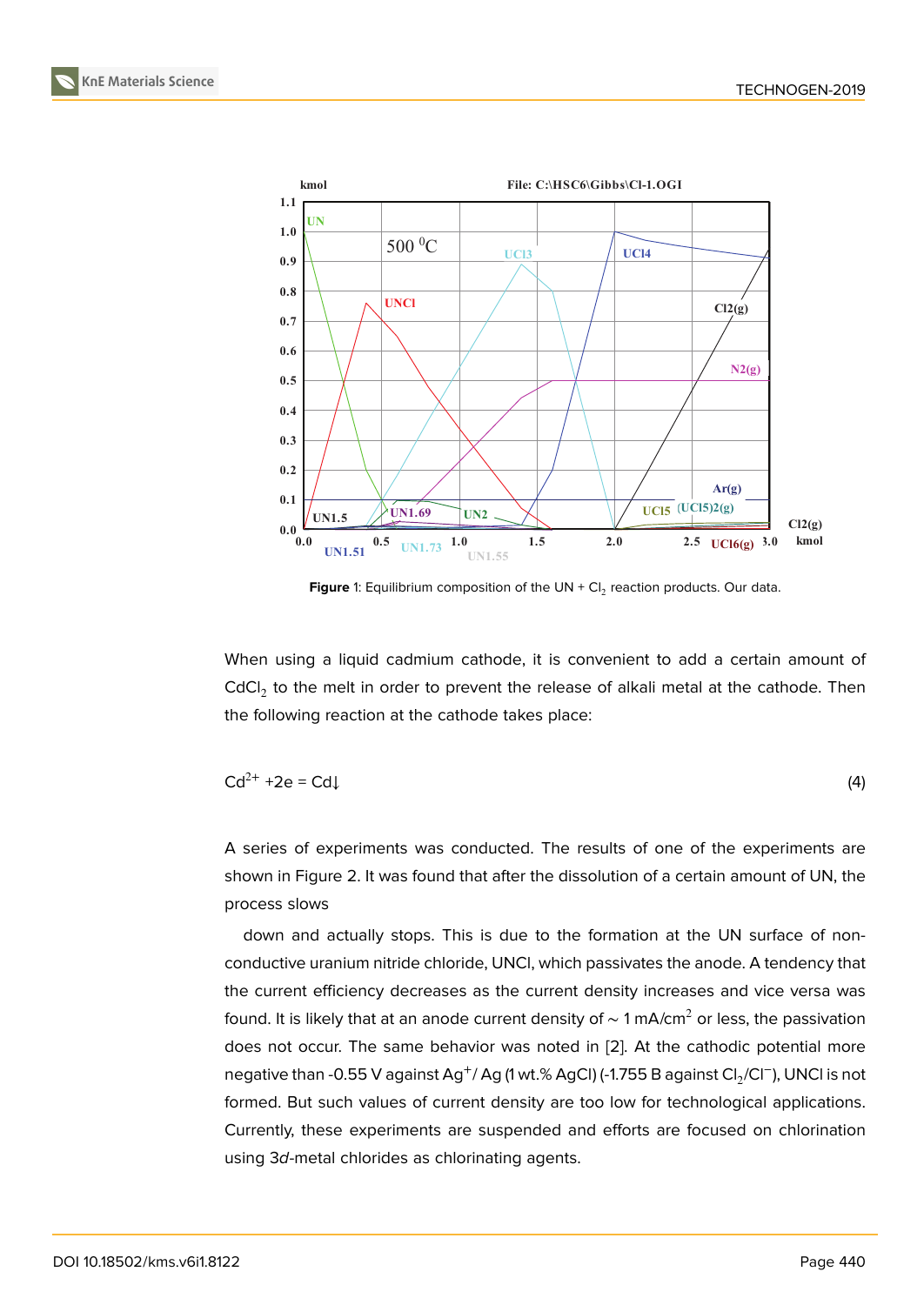

<span id="page-3-0"></span>**Figure** 2: Kinetics of UN anodic dissolution in the LiCl-KCI melt + 1 mol.% CdCl<sub>2</sub>. Our data.

# **4. ˋˋSoft'' Chlorination**

By "soft" chlorination we refer to chlorination without the use of gaseous Cl<sub>2</sub>. Instead of chlorine gas, it is proposed to use 3*d*-metal ions as chlorinating agents. For example,  $Zn^{2+}$ , Cd<sup>2+</sup>, Pb<sup>2+</sup> or Bi<sup>3+</sup> [3, 4].

Currently, CdCl<sub>2</sub> and PbCl<sub>2</sub> are considered as the most promising chlorinating agents. The chlorination reactions and the change in Gibbs energy during these reactions at 500 <sup>∘</sup>C are presented be[lo](#page-6-2)[w:](#page-7-0)

| UN + 1.5CdCl <sub>2</sub> = UCl <sub>3</sub> + 1.5Cd + 0.5N <sub>2</sub> $\uparrow$ $\Delta G$ = -59.8 kJ/mol |  | (5) |
|---------------------------------------------------------------------------------------------------------------|--|-----|
|---------------------------------------------------------------------------------------------------------------|--|-----|

 $PuN + 1.5CdCl_2 = PuCl_3 + 1.5Cd + 0.5N_2$ ĵ  $\Delta G = -149$  kJ/mol (6)

 $UN + 1.5PbCl<sub>2</sub> = UCl<sub>3</sub> + 1.5Pb + 0.5N<sub>2</sub>↑$  Δ*G* = -98.0 kJ/mol (7)

$$
PuN + 1.5PbCl_2 = PuCl_3 + 1.5Pb + 0.5N_2 \uparrow \quad \Delta G = -187 \text{ kJ/mol}
$$
 (8)

However, experiments revealed significant problems. At the interaction of UN + CdCl<sub>2</sub> in the molten LiCl-KCl eutectic at 500  $^0$ C, only  $\sim$ 30% of UN was converted to UCl $_3.$ The rest of uranium formed a dark precipitate, which consisted of a mixture of  $UN_{1.5}$ ,  $\mathsf{U}_4\mathsf{N}_7$ , UN $_2$  and UNCI according to the X-ray phase analysis data. To find the conditions providing 100% UN  $\rightarrow$  UCI $_3$  conversion, we performed thermodynamic modeling using the HSC Chemistry program. This simulation made it possible to understand what was happening at 500 ℃ and to find a solution to the problem. One kilomol of UN was titrated with cadmium chloride. The process proceeded in the molten LiCl-KCl eutectic;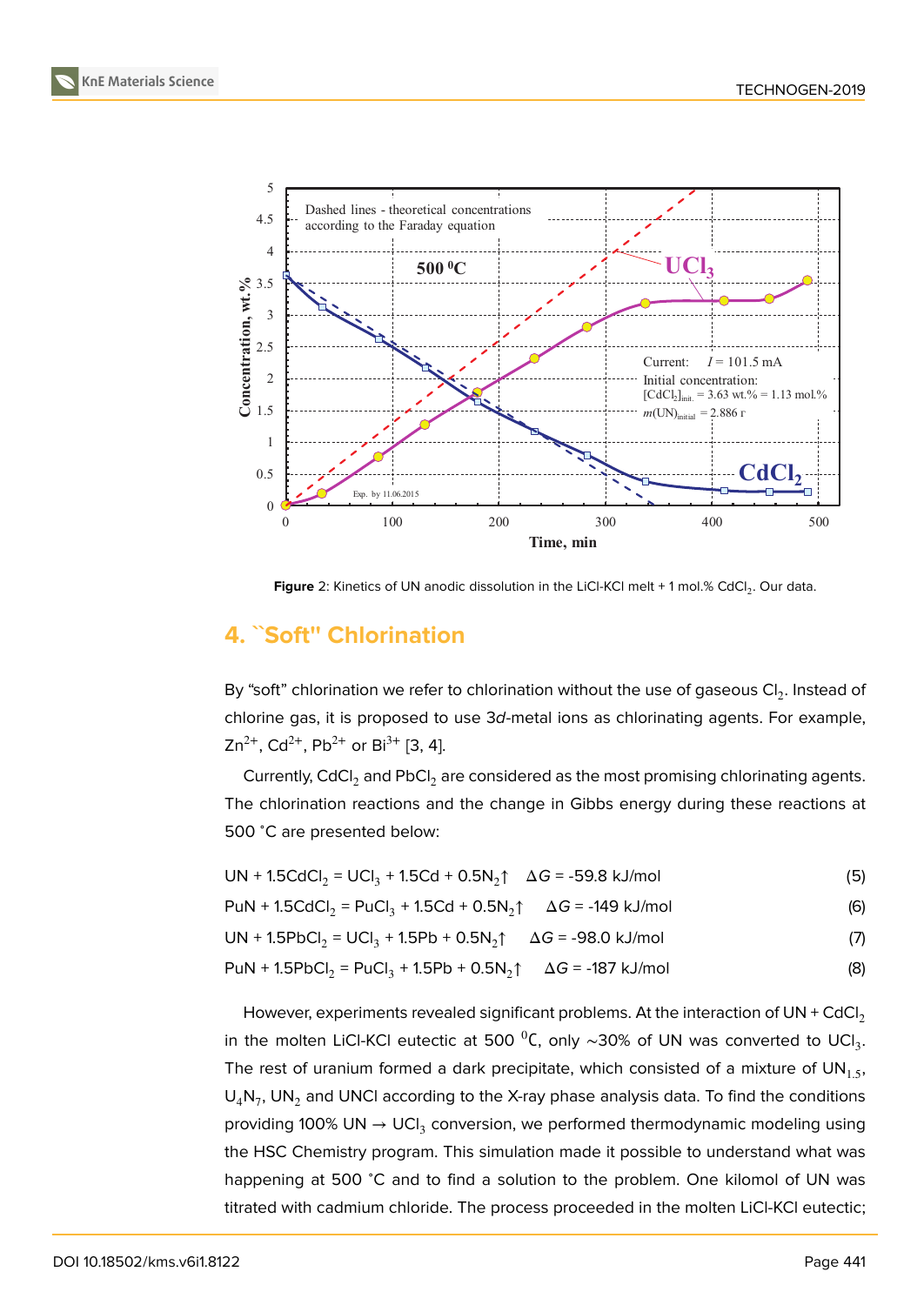therefore, the activity coefficients of dissolved substances were also taken into account. The simulation results at 500 °C are shown in Figure 3. Modeling showed that, indeed, at 500 °C the UN → UCI<sub>3</sub> conversion is only about 30%. In addition to the above phases, the precipitate may also contain phases  $UN_{1.51}$ , UN $_{1.55}$ , UN $_{1.59}$ , UN $_{1.69}$ , which were not detected by XRF. It was found that as the C[dC](#page-5-0)l $_2$ /UN molar ratio increases, the chlorination degree increases and it can reach  $\sim$  50% at CdCl $_2$  / UN = 15. Apparently, at 500 °C, the 100% UN  $\rightarrow$  UCI $_3$  conversion is not reachable at all. It was also found that with increasing temperature, the chlorination degree increases and reaches 100% at 750 <sup>∘</sup>C. The reaction also proceeds through the formation of a series of intermediate nitrides, but all of them are chlorinated to UCl $_3$  with a small,  $\sim$  20%, excess of CdCl $_2.$ The experiment fully confirmed this conclusion. Pure pinkish-violet salt smelts of LiCl-KCl + UCl<sub>3</sub> without any other inclusions except residual CdCl<sub>2</sub> were obtained. Easy distillation of the formed cadmium metal is the advantage of  $CdCl<sub>2</sub>$  application, and the high process temperature (750 <sup>∘</sup>C) is the disadvantage.

**A** comparison of equations (5) - (6) and (7) - (8) demonstrates that  $\mathsf{PbCl}_2$  is a more powerful chlorinating agent than  $\mathsf{CdCl}_2$ . Its use allowed to reduce the chlorination temperature to 650 °C while maintaining 100% UN  $\rightarrow$  UCI<sub>3</sub> conversion. This conclusion is confirmed experimentally. Modeling also shows that chlorination also proceeds through the stage of formation of a number of stoichiometric and non-stoichiometric nitrides and UNCI, which then dissolve in excess  $\mathsf{PbCl}_2$ . A decrease in the reaction temperature is a positive moment, but lead, as opposed to cadmium, does not distill off at such temperatures ( $P(Pb)$   $\approx$  0.2 Pa at 650 °C). However, potentially lead has another advantage. In real SNF, noble metals Ru, Rh, Pd are formed. It is very likely that the lead formed will accumulate noble metals and, maybe, also Ag, Mo and Tc. By removing a lead ingot, we will remove up to 40% of activity at the first stage.

#### **5. Voloxidation**

Here, by voloxidation, we refer to the oxidation of nitride SNF to oxides. The use of voloxidation at the first stage will make the SNF reprocessing scheme universal, i.e. suitable both for nitride and for oxide fuels. At the voloxidation stage, it will be possible to get rid of a number of volatile components of SNF - Xe, Kr, N $_{2}$ , Cs and a number of others, depending on the temperature and the oxidizing gas. In Figures 4 and 5 the equilibrium SNF compositions formed under different modes of voloxidation are shown.

As can be seen from Figures 4 and 5, UN is initially oxidized to UO $_2$ , but in excess air it can be oxidized further to  $\sf{U_3O_7}$ ,  $\sf{U_3O_8}$ ,  $\sf{UO_3}$ . Plutonium nitride is oxidized to PuO $_2$ . Molybdenum goes through the chain of transformations Mo  $\rightarrow$  MoN $_{0.5}$   $\rightarrow$  Mo  $\rightarrow$  MoO<sub>2</sub>  $\rightarrow$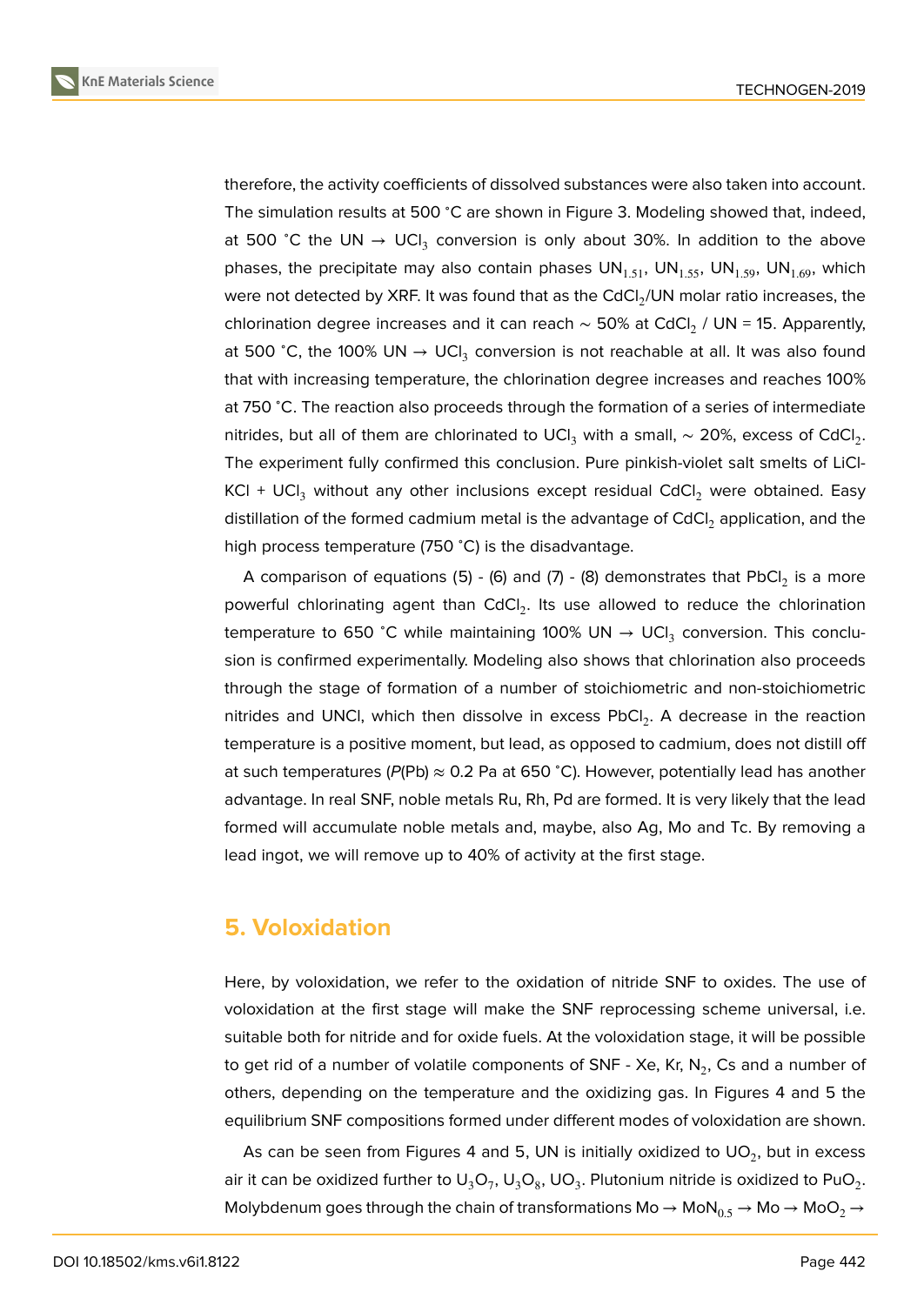



<span id="page-5-0"></span>**Figure** 3: Equilibrium composition of the UN - CdCl $_2$  system in the eutectic LiCl-KCl melt at 500  $^0$ C according to the thermodynamic simulation. Our data.



**Figure** 4: Equilibrium composition of oxidation products of model SNF by air. The initial composition of the model SNF is UN + 0.2PuN + 0.06Mo + 0.05Ru + 0.04NdN, kmol. Our data.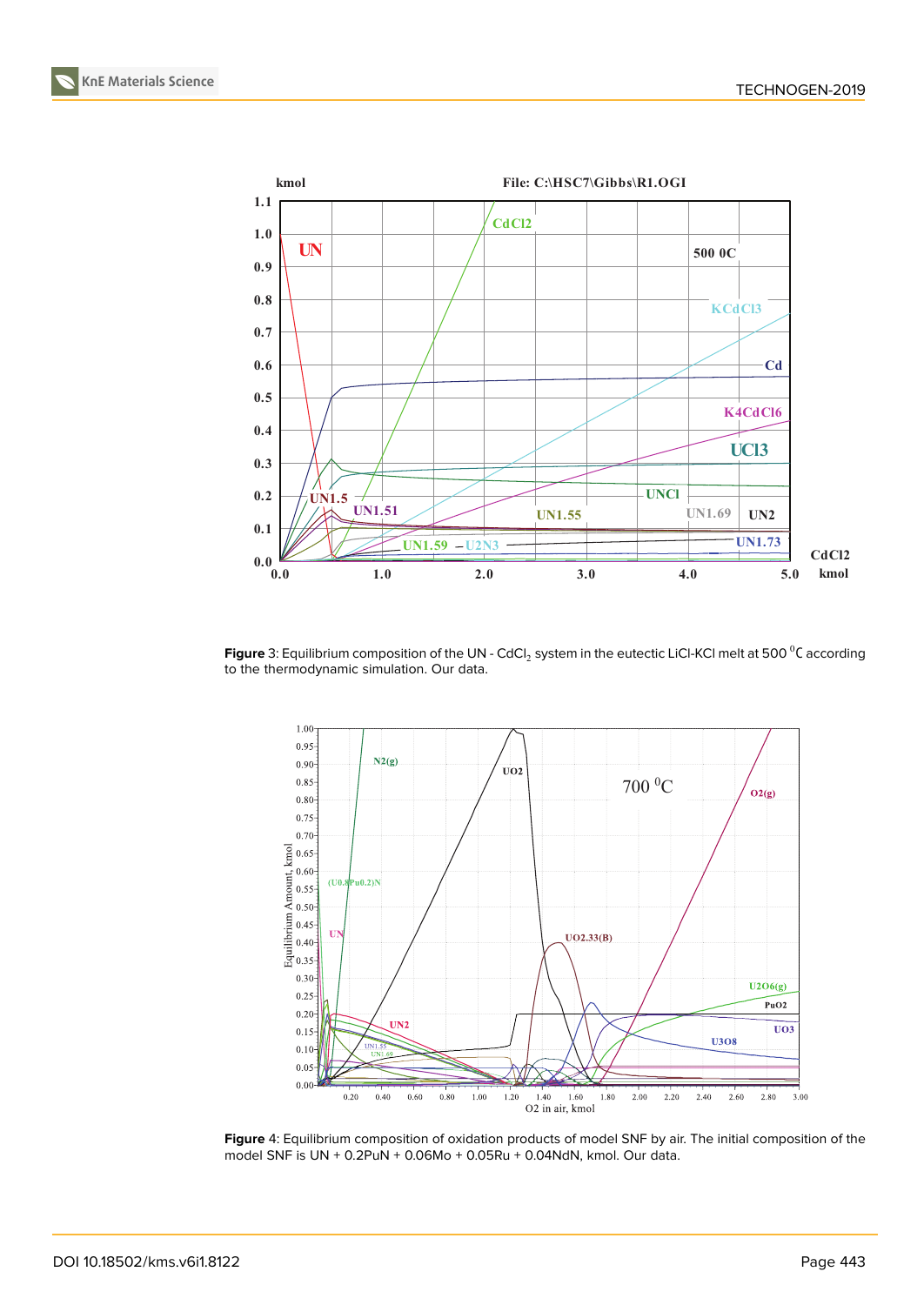

UMoO $_6$  (mixed with UO $_2$ MoO $_4$ ). Ruthenium is most resistant to oxidation. But in excess air, even ruthenium oxidizes to RuO $_2$ . Neodymium nitride is oxidized to Nd $_2$ O $_3$ .

**Figure** 5: Same as Figure 4, only the ordinate axis is limited to 0.06 kmol, so that the equilibrium compositions of substances containing Mo, Ru, and Nd become visible. Our data.

# **6. Conclusion**

Various methods for the initial opening of nitride SNF are briefly reviewed. The choice of the method for the first stage depends on its applicability in the full SNF reprocessing scheme.

#### **References**

- [1] Shimkevich, A., Proshkin, A. and Sedov, A. (2011). Through Innovation. Promising Dense Fuel For Power Reactors. *ROSENERGOATOM*, issue 10, pp. 36-41.
- <span id="page-6-0"></span>[2] Shirai, O., *et al*. (2002). Recovery of U by electrolysis of UN in LiCl-KCl Eutectic Melts. *Journal of Nuclear Science and Technology* Vol. 39, *Suppl. 3,* pp. 745-748.
- <span id="page-6-2"></span><span id="page-6-1"></span>[3] Zaykov, Y. P., *et al*. (2017, June). Pyrochemical Recycling of the Nitride SNF of Fast Neutron Reactors in Molten Salts as a Part of the Short-Circuited Nuclear Fuel Cycle. Presented at *Int. Conf. on Fast Reactors and Related Fuel Cycles: Next Generation Nuclear Systems for Sustainable Development 2017 (FR17)*, *Yekaterinburg, Russia*. Vienna, Austria: International Atomic Energy Agency (IAEA), 262 p.